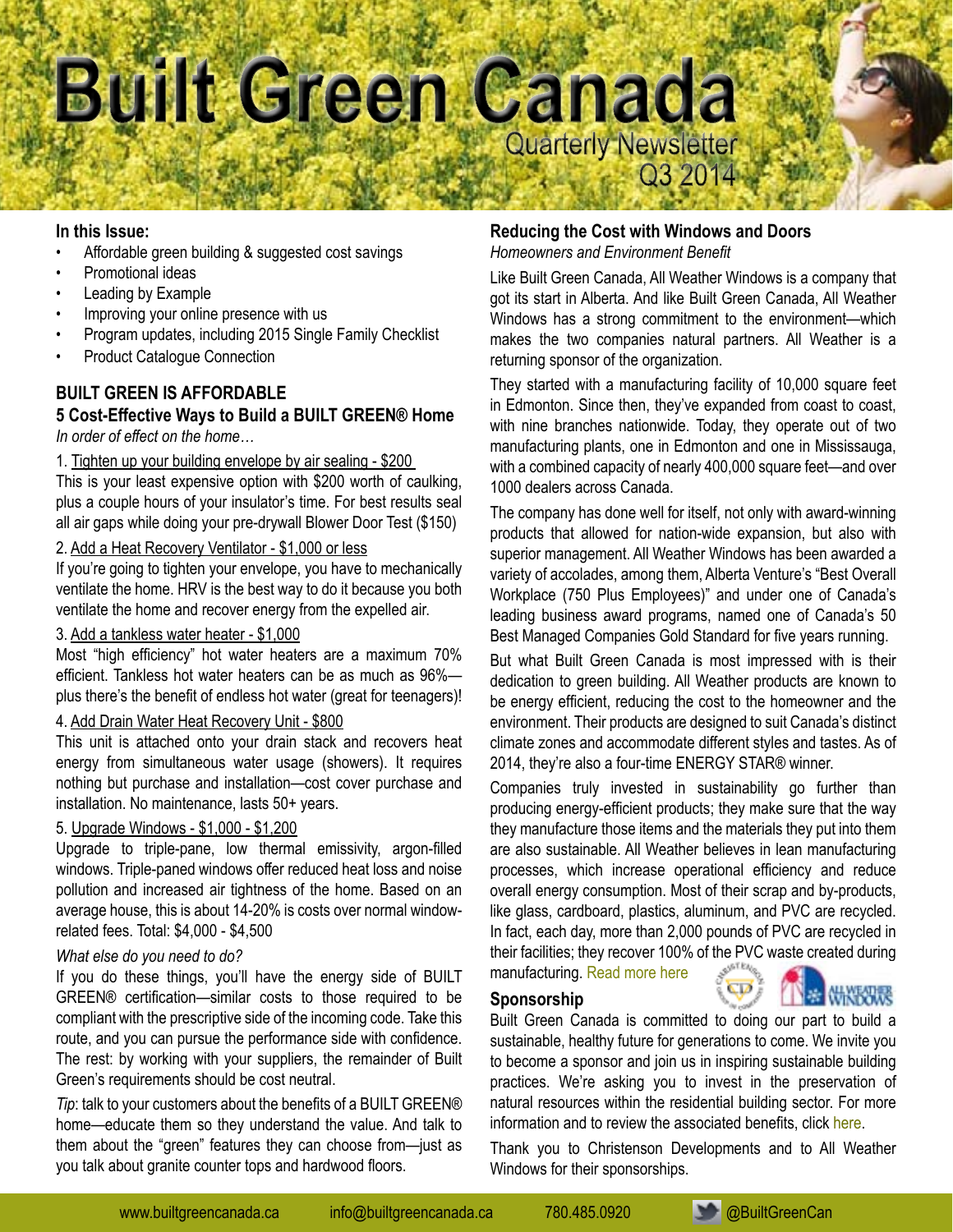# **[Green Homes Save Money](http://builtgreencanada.ca/green-homes-save-money?id=1456)**

New national president of the Canadian Home Builders' Association, Bard Golightly, is increasingly concerned about the affordability of owning a home and its impact on homeownership prospects for younger Canadians. Golightly also serves as past chair for Built Green Canada, another national organization, working with builders interested in responsible sustainability practices in the residential building sector.

By day, Golightly works for the Christenson Group of Companies, a BUILT GREEN® builder, who recently announced the redevelopment of Southwoods. Construction is underway and will include innovative geothermal and a gasfired power company generation system for its five buildings, with approximately 264 suites—all BUILT GREEN® certified. Occupancy for first building is expected for spring 2015.

Built Green Canada offers programs for single family and high density, with a renovations and a communities program under development. These programs contribute positively to affordability—beyond offering a healthier, more durable home with a lower environmental impact and choices on which "green" features a homeowner wants, BUILT GREEN® certified homes are also affordable.

Homeowners enjoy costs savings in monthly operating costs, mortgage insurance rebates, lower maintenance costs, and increased resale value...

Read more [here.](http://builtgreencanada.ca/green-homes-save-money?id=1456)

## **[Driving Change in the East Kootenays](http://builtgreencanada.ca/driving-change-in-the-east-kootenays?id=1456)**

*Tyee Homes, Leading by Example*

Over 12 years ago, after completing a commercial LEED project at UBC in Vancouver, Carl Lauren was ready for a change—a change that would include starting his own residential construction company where green building would be a primary aspect. After settling on the name Tyee Homes, "tyee" meaning leader, Carl embarked on the journey of establishing a home builder company which today has lived up to its name.

Carl was focused on becoming involved with a "practical green building program", so, in 2009, he approached the city of Kimberley to put on a BUILT GREEN® training course. Before he was even registered with the organization, he had begun building his first BUILT GREEN® home.

Built Green Canada is an organization working with builders interested in sustainable practices in the residential building sector. While energy efficiency is a fundamental component of these programs, it also includes the preservation of natural resources, reduction of pollution, ventilation and air quality, and the improvement of home durability. Built Green has representation in Alberta, British Columbia, and Ontario, and has recently expanded into Saskatchewan and Manitoba.

#### [Read more here](http://builtgreencanada.ca/driving-change-in-the-east-kootenays?id=1456)

### **LOW COST PROMOTIONAL IDEAS**

#### **10 MORE Simple Ways to Promote Built Green & You**

1. Ask BUILT GREEN® homeowners for testimonials on the benefits they enjoy in their "green" home—then share!

2. Keep Built Green Canada informed of your activity, so we may help promote you through social media platforms.

3. Showcase your environmental stewardship by affixing your BUILT GREEN® membership decal to your vehicle window.

4. Run a BUILT GREEN® contest to draw attention to your company and your commitment to sustainable building.

5. Network to expand your customer base: build alliances with like-minded businesses—beyond builder friends—also supporting sustainability. Their networks include folks looking for sustainably-built homes.

6. Cross-promote with other like-minded businesses through website links, newsletters, magazines, and all other media you incorporate into your marketing.

7. Become involved in volunteer events in your community that focus on environmental sustainability—this will further increase your credibility and influence.

8. Become a sustainability subject-matter expert: give a speech on the benefits of a BUILT GREEN® home; let organizations in your community know you'll volunteer to present. This will raise awareness, drive demand, and position you as a credible authority in your field, further reinforcing your leadership.

9. Ask for referrals—create BUILT GREEN® / green building spokespeople in your community

10. Share your BUILT GREEN® Find a Builder listing on your social media platforms. Remember to include the BUILT GREEN® handle @BuiltGreenCan.

*\*Note: if you let the Built Green Canada office know when you do any of the above, we can help promote your efforts!* 

*For more simple ways to promote BUILT GREEN*® *homes, visit the Canada Green Homes landing page / your portal.*

## **Let Us Tweet About You**

Over the last year, Built Green Canada has increased its social media presence with Twitter. We're following over 1500 accounts, and we have over 1400 following us—many of these being our builders. If you haven't yet connected with us, our handle is [@BuiltGreenCan](http://www.twitter.com/BuiltGreenCan); be sure to stop by and let us know what's happening in your world. We want to help promote your BUILT GREEN® successes!

### **Help Us Feature You: Your Website Presence**

We continue to update the ["Find a Builder"](http://builtgreencanada.ca/find-a-builder) portion of our website. This area is used to showcase our members who have built at least one BUILT GREEN® certified home. These builders are listed by province, by region, and by the price range they build within; please visit your listing to be sure your information is up-to-date.